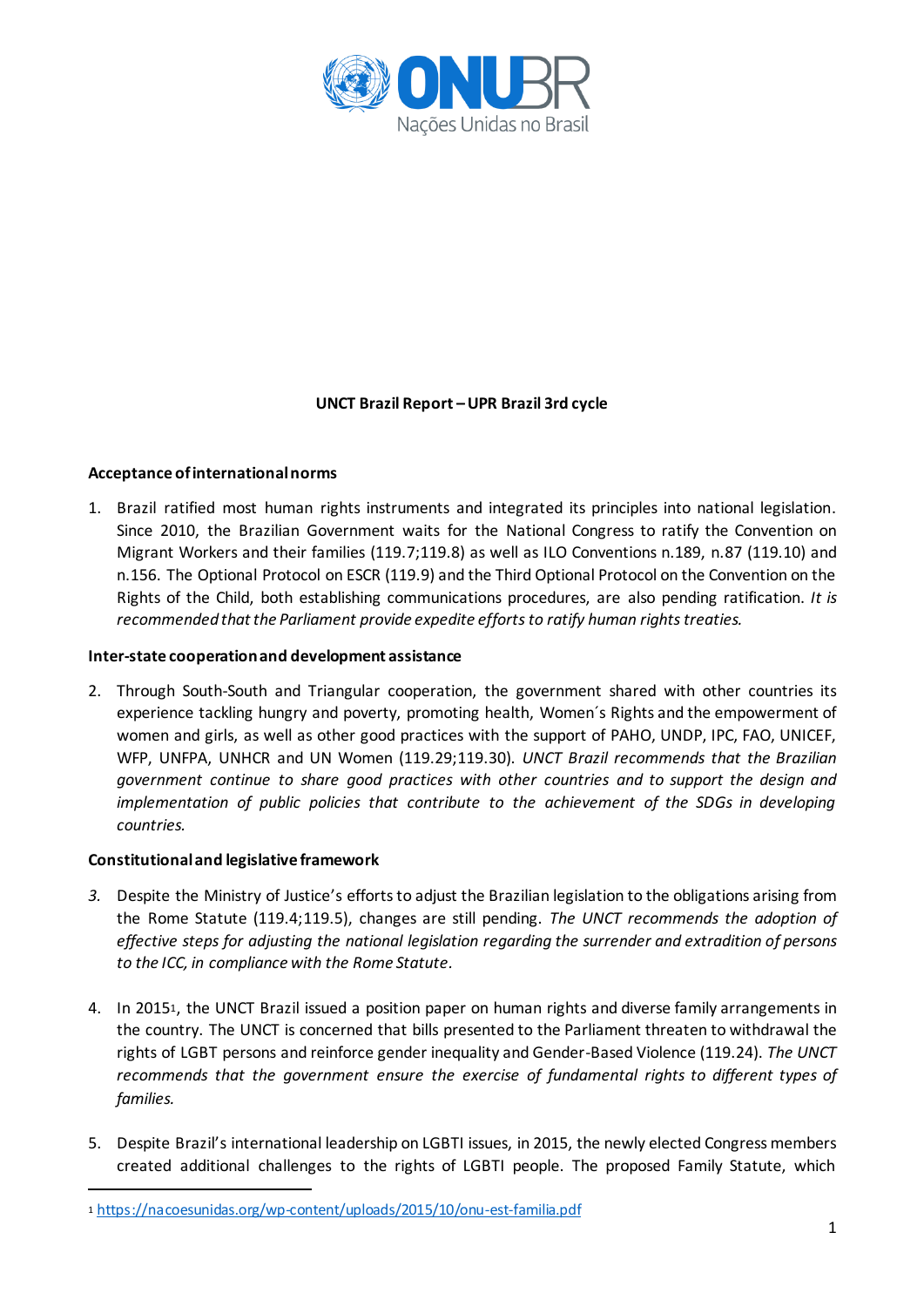

excludes LGBTI families from the concept of family, or the proposed National Day of Heterosexual Pride gained support while proposals such as the gender identity bill and the criminalization of homophobia did not make any progress. *UNCT recommends the Parliament adopt legislation in compliance with international obligations, ensuring LGBTI persons are also entitled to human rights protection.*

- 6. In January 2016, the Statute of Persons with Disabilities (Law 13.1462) entered into force (119.39). With UNESCO's support, the government took steps to enhance current mechanisms for designing and implementing public policies for the accessibility of persons with disabilities (119.35). *The UNCT recommends that the government (at all levels) adopts a human rights based approach in the implementation of the obligations arising from the Statute of Persons with Disabilities, ensuring public policies and services are accessible to persons with disabilities and address their needs3.*
- 7. The Brazilian Constitution identifies children as 'absolute priority' and places the responsibility on families, communities and the state to ensure their protection and prioritized access to services. Brazil has a strong legal framework pertaining to children's rights, although gaps remain, such as *the need to recognize the right to participate in all matters involving them. The draft bill n.3792/2015, which seeks to incorporate international standards on justice procedures involving children as victims or witnesses, wassubmitted to the Brazilian Parliament.*
- 8. The Children and Adolescent Statute (ECA)<sup>4</sup> recognizes that children are independent full-fledged human beings who have civil, socio-economic, and political rights. The legal framework has further consolidated the human and social rights of Brazilian boys and girls in the Doctrine of Integral Protection, enshrining the principles of the Convention of the Rights of the Child and its Optional Protocols. Despite this progress, the National Congress has been discussing controversial amendments to lower the age of criminal responsibility from 18 to 16 years to the increase disproportionally the number of years of incarceration of adolescents accused of criminal offenses in Brazil, and to lower the minimum age for labor. Public opinion in Brazil is in favor of lowering the age of criminal responsibility, as demonstrated by a recent national poll (more than 85% of respondents agreed to the measure). Also, conservative groups have presented proposals to repeal the ban on corporal punishment, the bill criminalizing homophobia and to impede on the delivery of sexual and reproductive health programmes in schools. *The UNCT recommends that Brazil keep its legislation aligned to the international human rights standards as the CRC*5.

# **Institutions and policies**

Poverty reduction

-

9. Despite the relevant improvement in poverty reduction in the past decade, Brazil still needs to increase access to inputs and public services. The Gini coefficient on income has reduced from 0.555 to 0,497 (2004–2014). However, regional inequalities within the country persist (Santa Catarina 0,429; Federal

<sup>2</sup> http://www.planalto.gov.br/ccivil\_03/\_Ato2015-2018/2015/Lei/L13146.htm

<sup>3</sup> https://nacoesunidas.org/wp-content/uploads/2015/07/UN\_Position\_Paper-People\_with\_Disabilities.pdf

<sup>4</sup> Law No. 8190 of 1990.

<sup>5</sup> The UNCT statement is available at: http://bit.ly/1fuu7f9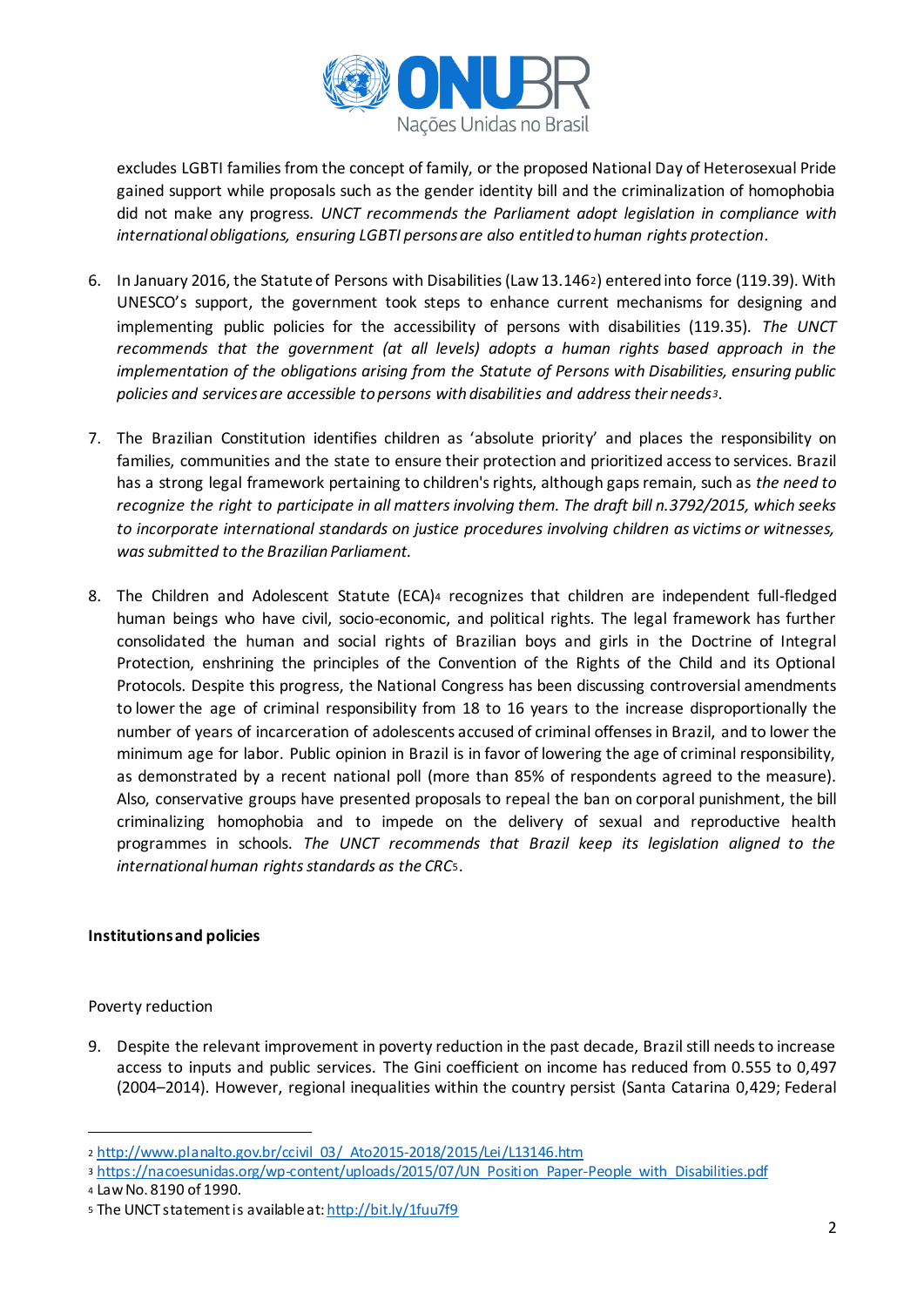

District - 0,565) as well as disproportionally affect women, people of African descent and indigenous peoples (119.139;119.140;119.143;119.145;119.150).

- 10. The strengthening of family agriculture and income transfer programmes such as "Bolsa Familia" and the National Programme for Strenghtening Family Agriculture have contributed for tackling hunger in the country. The governmental investment in agricultural policies addressed to Family agriculture amounted to R\$ 17,3 billion (2013). *The UNCT recommends that Brazil adopts a human rights based approach to poverty reduction strategies, including gender, racial and ethnical perspectives, in consultation with the affected populations*.
- *11.* Since 1988, Brazil has established councils (national, state and municipal), with consultative status, for designing and monitoring public policies in several areas (119.6). Those councils meet regularly and have active participation of social movements. In 2016, most national councils decreased the number of meetings. It is not clear whether the new federal administration will maintain such structures or adopt new mechanisms for insuring the right to participation for monitoring public policies. *The UNCT recommends that the government ensure the necessary budgetary, administrative and political independence for the functioning of all national, state and municipal councils.*

National Human Rights Institution

*12.* Law 12.986<sup>6</sup> established the Nacional Council for Human Rights (119.16,119.22). Although full compliance with the Paris Principles is still pending, in July 2016 the government requested accreditation as a National Human Rights Institution (119.17,119.18,119.19,119.20,119.21,119.22,119.23). *The UNCT recommends amending legislation to provide the National Human Rights Council with the necessary budgetary, administrative and political independence for implementing its functions.*

#### Migrants and refugees

- 13. More than at any other time in history, today people are moving faster and traveling longer distances by a complex set of reasons. Some leave in search of better living conditions, others trying to escape conflict, persecution and human rights violations. There are still those who leave their homes due to climate change and environmental disasters. Sometimes migration is a choice, in others a necessity.
- 14. The influx of asylum seekers and migrants to Brazil has considerably increased in the past few years. UNHCR has collaborated with the Brazilian government to grant visa requests to those affected by the conflict in Syria, issuing documents for refugees free of charge, increasing the expire date on refugees' identity cards from 2 to 5 years, supporting refugees' access to higher education, creating local committees for the protection of refugees and enabling access to social programmes (119.70)7. Nevertheless, reports on discrimination and harmful practices such as keeping asylum seekers blocked indefinitely at a transit area located at Guarulhos' International Airport have been raising concerns on human rights authorities, as expressed by the UN Special Rapporteur on Torture8. *UNCT Brazil recommends the adoption of a National Plan for Local Integration of Refugees, a nation-wide public policy framework for the successful integration of refugees and asylum seekers.*

<sup>6</sup> http://www.planalto.gov.br/ccivil\_03/\_Ato2011-2014/2014/Lei/L12986.htm

<sup>7</sup> Social programmes such as Bolsa Família" and "Minha Casa, Minha Vida,

<sup>8</sup> A/HRC/31/57/Add.4; Para.127, 150(f).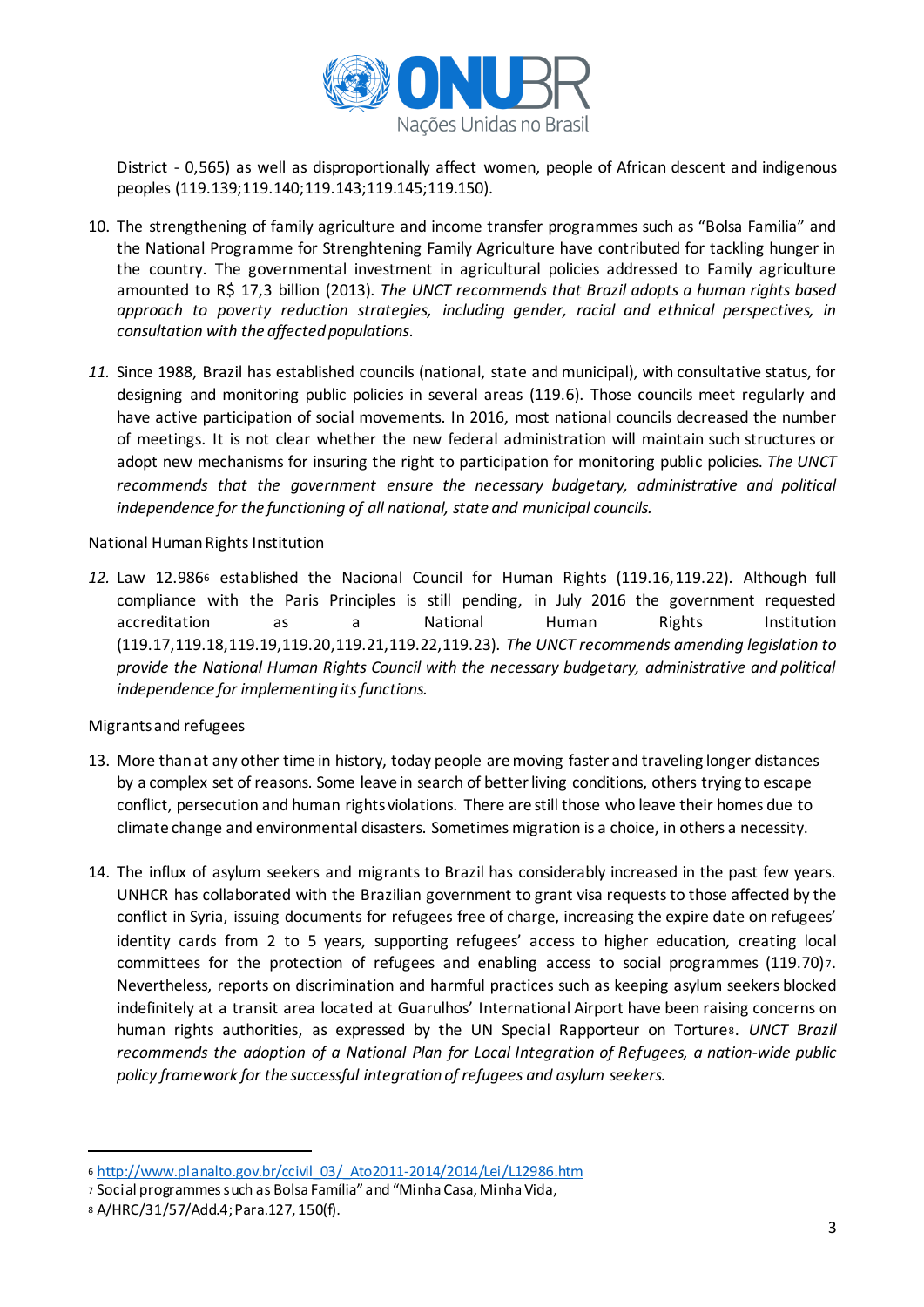

15. Families are becoming increasingly mobile and are migrating in search of economic opportunities. As regards the onward migration flows from Haiti, IOM has signed an agreement with the Ministry of Foreign Affairs and established the "Brazil Visa Application Center (BVAC)" in Port-au-Prince, Haiti, as an effective means to increase the processing of humanitarian permanent visas in response to the concern over the number of Haitian migrants who risk to be subjected to migrant smuggling and trafficking networks. Migrants do not always have birth certificates or identity documents, and are in some cases stateless, which can put children at risk of being trafficked and/or further abuse and exploitation. Brazilian immigration law steams from the military dictatorship, which views immigration as a national security issue instead of adopting a human rights perspective. IOM and UNHCR submitted comments to the draft migration law to ensure relevant standard of international migration, human rights and refugee law are complied with. *UNCT Brazil recommends the adoption of the new Law on Migration, in compliance with international standards and with specific provisions on the protection of stateless persons, as submitted to the National Congress.*

#### Persons with disabilities

16. With more than 45 million people living with disabilities in the country<sup>9</sup> (23.91% of its population), Brazil has a strong framework on the rights of persons with disabilities, including legislation and public policies promoting social inclusion and non-discrimination. The domestication of the UN Convention on the Rights of Persons with Disabilities led to the development and the implementation of the different public policies to promote and protect the rights of persons with disabilities, including children. Despite all progress, there are specific challenges, constraints and issues of concern in relation to children with disabilities, including regarding data collection.

#### Children

- 17. Brazil counts with a Ten-Year Plan on Children Rights<sup>10</sup> (199.33), as well as sectoral plans for children in conflict with the law and against sexual violence.
- 18. Currently, children with disabilities have difficulties accessing schools and proper learning and educational tools, as well as medical treatment. Besides that, many school buildings and public spaces are not accessible. Obtaining complementary medical exams remains extremely difficult and surgical and therapeutic treatments are only available in larger cities. Furthermore, the access of persons with disabilities, including adolescents, to sexual and reproductive health, comprising STD/HIV/AIDS programmes and services, is insufficient still.
- 19. Although Brazil improved the program BPC in School (a cash transfer program to persons with disabilities that includes an intersectorial dimension in which education, health and social protection work together to promote school inclusion for children (0-18)), gaps related to its quality and coverage remain in order to ensure universal education for children with disabilities. The main remaining challenges are *the adoption of inclusive methodologies; adequate didactic materials to schoolteachers; specialized training of teachers and other professionals, and adapted infrastructure in schools facilities* for children with disabilities.
- 20. To address the full realization of the rights of persons with disabilities, *the UNCT recommends requires an integrated approach and the engagement of different areas of government, ensuring coordination and public funding for initiatives to benefit persons with disabilities*.

<sup>9</sup> IBGE,National Census 2010.

<sup>10</sup> http://www.crianca.mppr.mp.br/arquivos/File/download/plano\_decenal\_conanda.pdf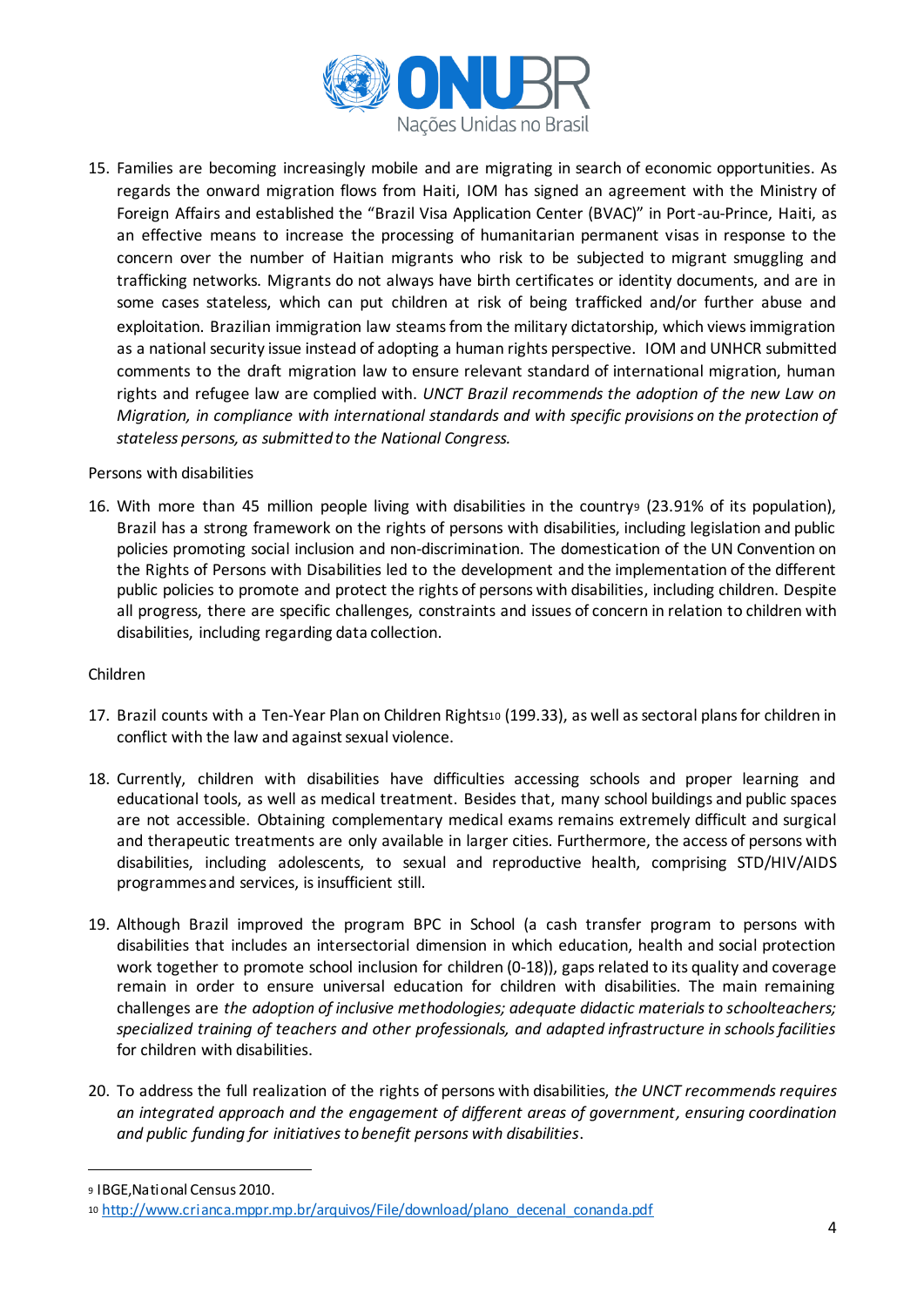

### LGBTI

*21.* Although Brazil does not criminalize LGBTI people, reports by civil society organizations point that Brazil has one of the highest levels of violence against LGBTI people: it is the country that kills the most transgender people in the world (TGEU, 2016). Life expectancy for transgender people in Brazil is not any higher than 35 years, when the average Brazilian lives up to 75 years old (IBGE, 2015). The transgender organization RedeTrans accounts that from January to July 2016, there have been already 72 cases of murder of transgender persons, 25 attempted homicides, 27 cases of aggression and 8 cases of suicide. In 2012, for the first time, the Brazilian government published a report $11$  on homophobic violence: it registered 9.982 situations of human rights violations against LGBT people. Recent visits of UN special rapporteurs to Brazil highlighted the vulnerability of LGBTI people in the country and called for their protection12. Through the UN Free & Equal Campaign, since 2014, the UNCT Brazil promotes awareness on the need to *urgently address violence against LGBTI people through timely investigation, punishment of perpetrators and sensitization on LGBTI equality.*

### **Prison Systemand prevention of torture and other cruel, inhuman and ill-treatment**

- 22. The Ministry of Justice started revising the guidelines for prison policies and strengthening management in prison units, focusing in improving conditions in prison units, reducing excessive imprisonment, and tackling the practice of torture. However, the situation of prisons remains challenging (119.66,119.67, 119.68,119.69,119.71,119.72,119.73,119.74,119.75,119.78), with conditions amounting to cruel, inhuman or degrading treatment and lack of consideration of the special needs of women (119.76, 119.77), LGBTI and other vulnerable populations, as noted by the UN Special Rapporteur on Torture13 14, requiring effective actions and commitment at all levels of government. High rates of homicides are also matter of concern still (119.70).
- 23. Law 12.962/14 emphasizes the right to family life, and together with the Penal Law, it ensures the liberty of children of incarcerated parents. Home hostels are being considered to ensure that families, as opposed to the state, can continue to provide care for their children. Nevertheless, the number of incarcerated women continues to grow, and often children remain with the mother in incarceration or state care facilities. Public policies of care recognizing or guaranteeing the rights of mothers deprived of liberty, or that of their children, to basic services and protection measures are insufficient or not aligned with the Bangkok Rules. Few studies and data on the situation of incarcerated mothers and their children exist that can provide evidence to influence the development of such a policy and guidelines. Reports from civil society on the human rights of imprisoned mothers show that babies have been taken away immediately after birth, obstructing breastfeeding and bonding between mother and baby. Pregnant women should be provided with the necessary prenatal and postnatal care and support services for both mother and baby.

<sup>11</sup> http://www.sdh.gov.br/assuntos/lgbt/pdf/relatorio-violencia-homofobica-ano-2012

<sup>12</sup> A/HRC/31/57/Add.4, Para 32-36, 148 (f)); A/HRC/31/56/Add.1, Para.121

<sup>13</sup> A/HRC/31/57/Add.4

<sup>14</sup> The number of inmates increased 74 per cent during the period 2005-2012.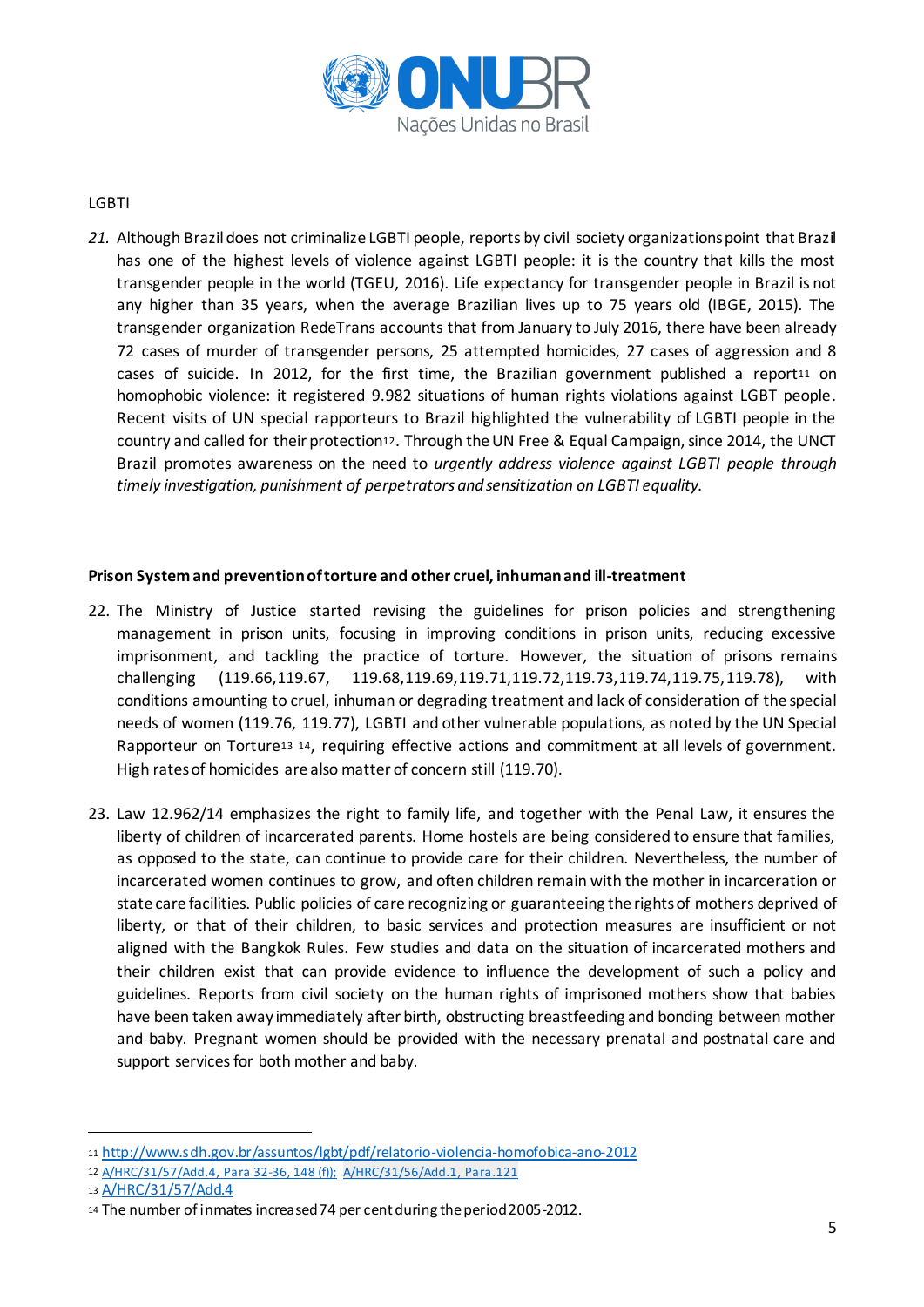

- 24. *It is recommended that a public policy and related minimum standards of care governing the rights of mothers deprived of liberty, including those of adolescent mothers, and the rights of children under her care be developed.* The policy and guidelines should identify the mother's and child's rights to basic services, including health, education, and protection, and psychosocial care and support.
- 25. In 201415, 24,628 adolescents were registered at the National Socioeducational System (SINASE), among those 16,902 were sentenced to deprivation of liberty, 56% is 16/17 years old and 55,8% is of African Descent. UNICEF, UNDP, ILO and UNOPS also provide technical advice to the federal government, states and municipalities on the General Coordination of SINASE for staff training, construction/renovation of socioeducational centers to ensure general compliance with the international standards on children in conflict with the law and/or deprived of liberty.
- 26. The quality of the access of adolescents to justice brings another set of challenges and concerns. Brazil has formal instruments of legal protection and juvenile justice that have not been enforced properly, and are underused by legal operators. Data seems to indicate a biased approach towards deprivation of liberty instead of the adoption of non-incarceration measures, especially for those of African descent. Adolescent infractions/offenses are dealt with punitive perspective and often followed by measures of deprivation of liberty. The conditions at deprivation of liberty facilities are sub-standards, overpopulated and far from being educational or fit for reintegration purposes. Cases of torture, abuses and mistreatment are reported regularly.
- *27. UNCT Brazil recommends the implementation of mechanisms for improving the conditions of persons deprived of liberty as well as adopting alternatives to prison in order to reduce overcrowding and enable better conditions for resocialization.*

# **Human Rights Defenders and freedom of opinion**

- 28. Cases of summary executions, threats and persecution of human rights defenders increased in 2016, according to civil society reports. The downgraded status of governmental structures that used to provide protection for human rights defenders and the lack of legal status to those policies raise strong concerns on whether the state would be able to continue fulfilling its responsibility to protect them as well as to discourage further attacks (119.83,119.86). *It is recommended that the state provide the full*  implementation of the national programme for the protection of human rights defenders, ensuring *gender and ethnical perspectives and the adoption of specific legal framework, budgetary allocation and multidisciplinary teams in all states of the country.*
- 29. Data provided by civil society organizations indicates that journalists and other communications professionals are in increasing risk of violence. UNESCO, OHCHR and UNIC have approached the government for designing specific policies for the protection of journalists and other communication professionals (119.89). *It is recommended the state acknowledges the vulnerability of journalists and other communication professionals and establishes an observatory of violence, takes effective measures for their protection and for investigation and punishment of perpetrators.*

<sup>15</sup>http://www.sdh.gov.br/assuntos/bibliotecavirtual/criancas-e-adolescentes/publicacoes-2016/pdfs/relatorio-avaliativo-eca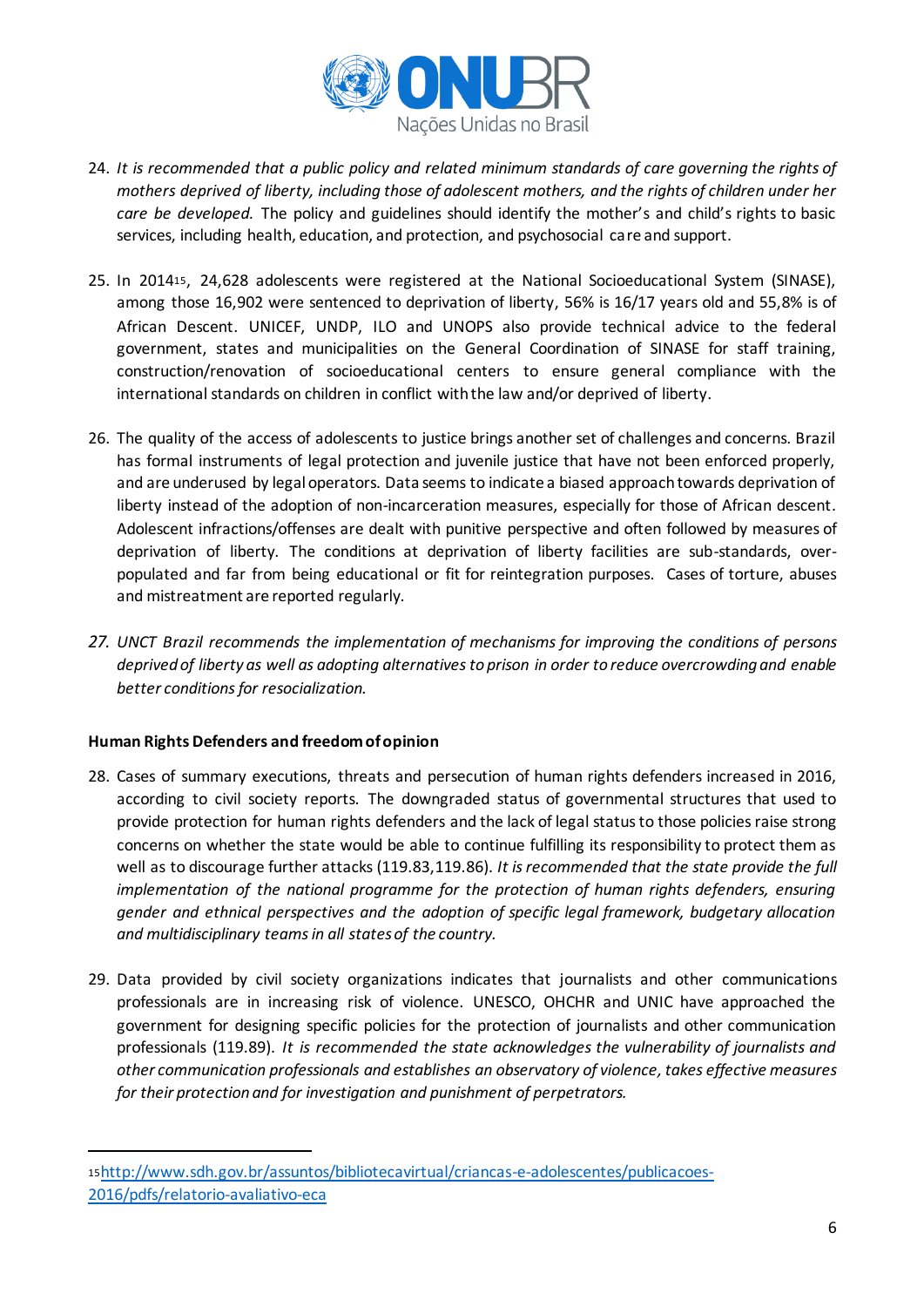

30. In 2016, the adoption of an Antiterrorism Law raised concerns on whether it could target regular activities promoted by social movements and civil society organizations, not linked to terrorism.

### **Prohibition of slavery and Human Trafficking**

- 31. UNODC and the Ministry of Justice have worked together in the implementation of the National Plan to Combat Human Trafficking and to punish perpetrators. Efforts are in place to better coordinate the Plan between federal and state level stakeholders (119.106,119.98,119.99,119.101,119.100).
- 32. In September 2016, bill 479/2012 was approved by the Senate and awaits Presidential decision to be adopted <sup>16</sup>(119.102).
- 33. ILO has worked in close partnership with the Brazilian government for combatting forced labour (119.107). Brazil has a relevant legislation and a broad definition of the crime of slavery. However, a draft bill (432/2013) attempts to change this definition, what could be harmful for efforts in place (119.119).
- 34. Notwithstanding the progress observed in many areas, *the Government should leverage efforts to eradicate child labor and forced labor, to promote Youth Rights and to include vulnerable groups in public policies, such as women, Afro-Brazilians and indigenous groups.*

#### **Rights related to name, identity and nationality**

- 35. The vast majority of children have a birth certificate, due to increased access to birth registration services. UNICEF and UNDP has supported federal government in the formulation and implementation of the policy to increase access to birth registration services. However, only 57.9% of new-born indigenous children are registered in the first year of life. Up until 10 years of age, only 70% of indigenous children are registered, well below the national average17, which hinders their access to health, education and welfare services. It further increases their risk to illegal adoption, and consequently trafficking. The Ministry of Justice and Human Rights Secretariat have conducted awareness raising campaigns to increase registration rates. Such efforts need to be strengthened and to be conducted on a regular manner. (119.128,119.129).
- 36. The Ministry of Health, the Ministry of Education and other governmental institutions adopted ordinances for ensuring respect to gender identity of transgender persons. *It is recommended that the state adopt specific legislation on gender identity, ensuring transgender persons are acknowledged on their chosen names, reflecting their gender identity, and also facilitate access to legal name change procedures, not depending on surgery procedures as well as ensure effective implementation of such measures.*

# **Discrimination against women (119.2,119.45,119.47)**

<sup>16</sup> See bills 7370/2014, 2845/2003, 6934/2013, 7597/2014.

<sup>17</sup> Census, 2010; ECA25anos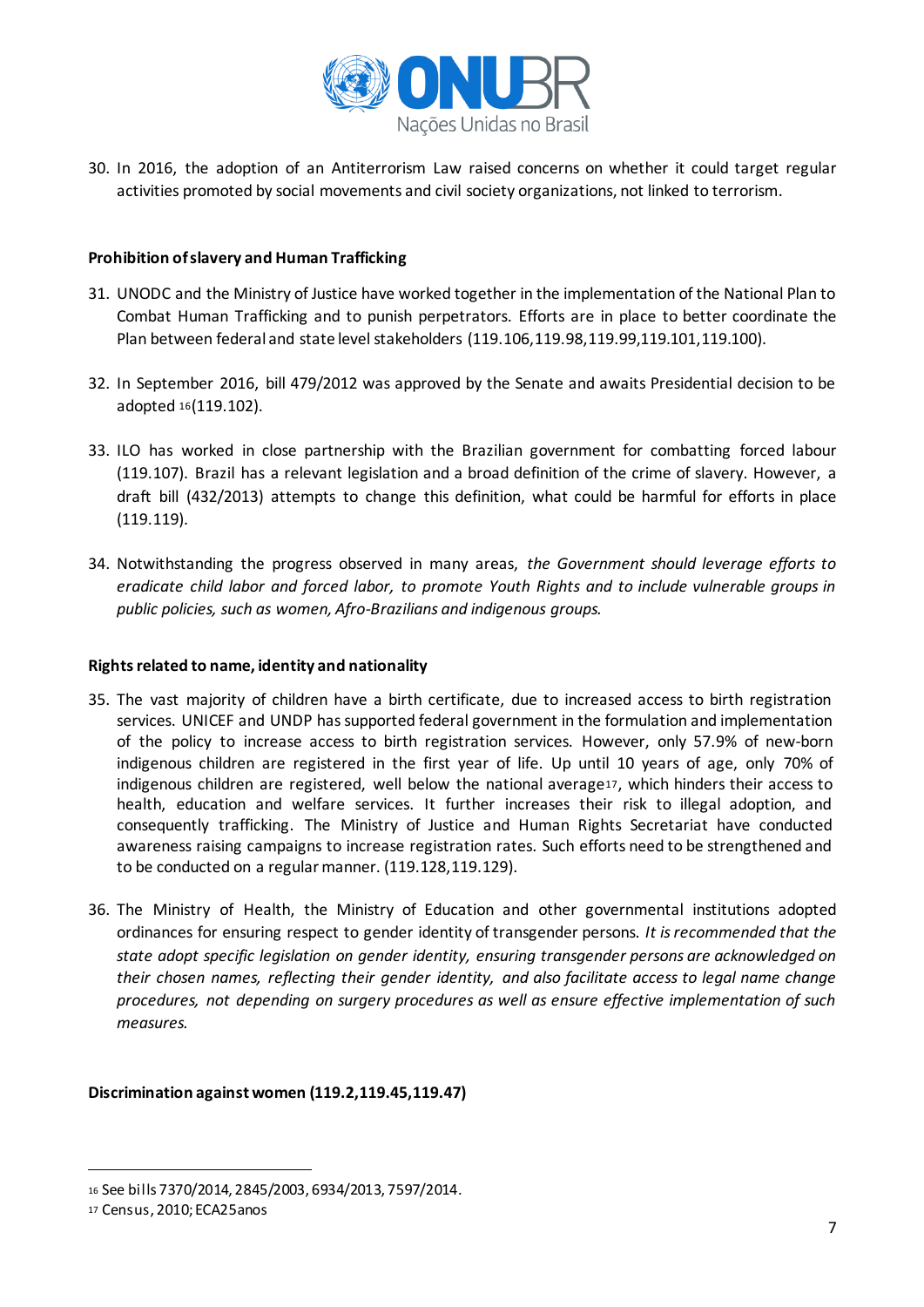

37. The current guidelines to address gender inequality in Brazil are outlined in the National Plan on Policies for Women (Plano Nacional de Políticas para as Mulheres, 2013-2015), which is structured in 10 chapters, reflecting priority areas for the promotion of gender equality: Labor and Economic Autonomy; Education; Health, Sexual and Reproductive Rights; Ending Violence Against Women; Political Participation; Sustainable Development; Land Rights; Culture, Sports, Communication and Media; Ending Racism, Sexism and Lesbophobia; Young, Elderly and Disabled Women. In partnership with the Secretary for Policies for Women (SPM), UNFPA developed and carried out a workshop for State and Municipal Secretariats for Women's staff to enhance their capacity to gather and analyze data and to promote the Women´s Health agenda. Moreover, UNFPA, UN Women and PAHO/WHO have been working with the government and civil society organizations to ensure the inclusion of a Women´s Rights perspective in the Government's response to the Zika virus outbreak.

### **Gender-based violence** (119.91-119.96)

- 38. From the definitions established by Law Maria da Penha, the government structured a network to address the issue of violence against women, which includes a hotline (Dial 180). In the first six months of 2015, it registered 364.627 calls and 32.248 reports of violence against women.<sup>18</sup> In the same period, 31% of the cases reported risk of feminicide. The adoption of Law 13.104, which defines the crime of feminicide, allows murders committed on the basis of gender to be visible and trackable19. Data points at 4.8 feminicides per 100 thousand women in Brazil. The number of women of African descent murdered increased 54,2% from 2003 to 2013.
- 39. Brazil has enforced the Law Nº 13.010, 2014, banning corporal punishment of children, with a cultural change focus. Nevertheless, the law has several implementation gaps and suffers great opposition from conservative sectors of society(119.95).
- 40. The UNCT is also concerned with the high number of rapes and attempted rapes in the country. In 2014, there were 47.643 rapes registered, 5.042 attempted20.
- 41. In March 2013, Brazil launched the programme "Mulher, Viver sem Violência" (Woman Living Without Violence"), which envisages the construction of ´Casa da Mulher Brasileira´ (House of the Brazilian Woman), integrating security, justice, health, social welfare, counseling, shelter, employment and income generation services, in all 27 state capitals. The Federal Government also has promoted partnerships with local authorities and made available mobile units (54 buses and 5 boats) for providing specialized services to women living in rural areas – offering social, psychological, health and legal advice for women experiencing violence. In addition, 7 new centers providing services (counselling, legal assistance and reference to the specialized network) to women are expected to be created until the end of 2016 at strategic points at the country's borders, addressing violence, trafficking of women and migration. The three existent land border centers are expected to receive additional resources and their services provision to be extended in scope.
- *42.* Nonetheless, extending actions to prevent violence and to promote service networks for rural women remains a challenge, since most access to specialized and non-specialized networks may be proven

<sup>18</sup> Secretaria de Políticas para as Mulheres da Presidência da República. Balanço 1o Semestre 2015. Ligue 180 –Central de Atendimento à Mulher.

<sup>19</sup> Ibidem, pp.04.

<sup>20</sup> Anuário de Segurança Pública (2015).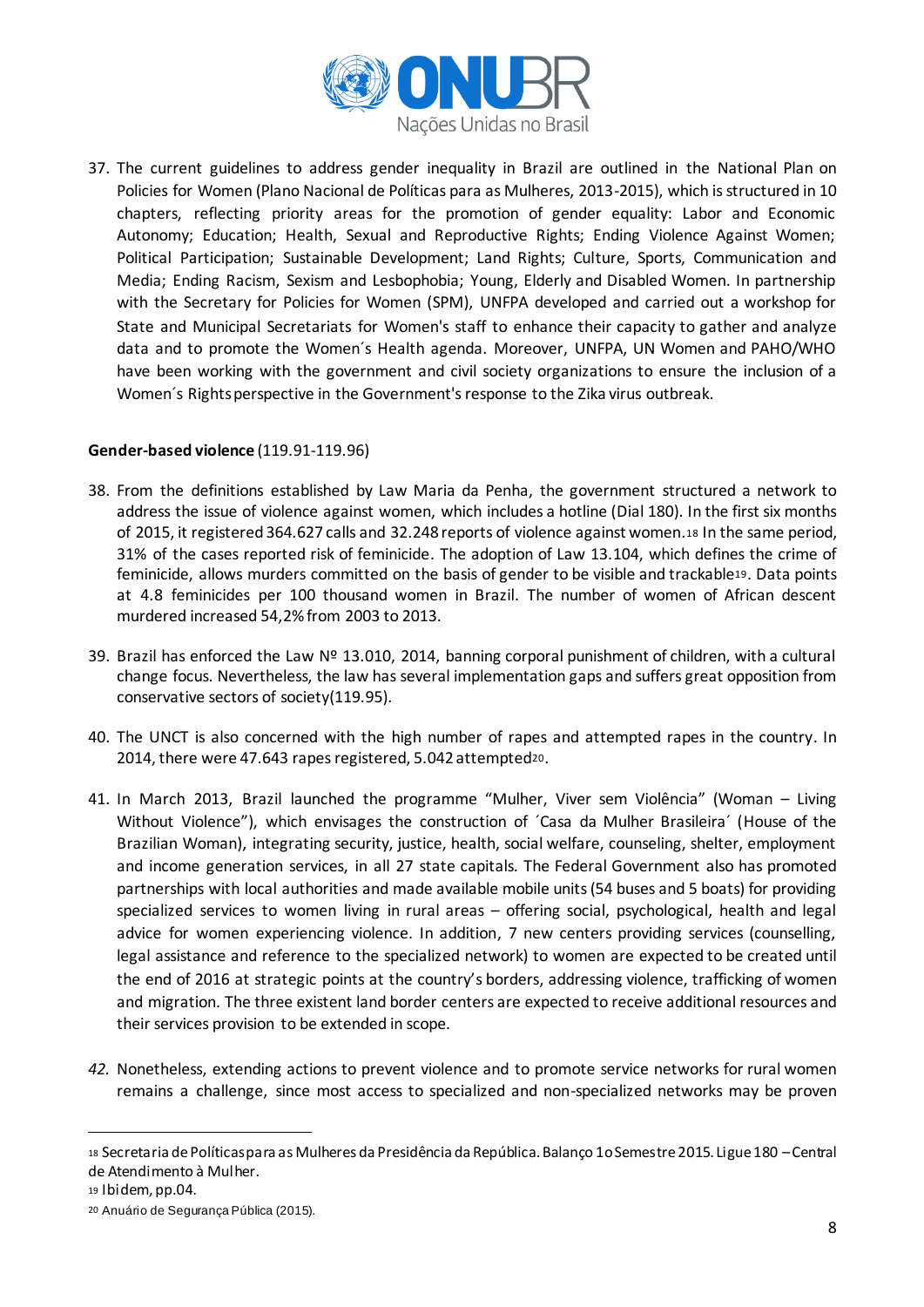

difficult due to concentration of services in urban areas. Even remote services, such as Dial 180, do not reach all regions of the country. At the same time, calls to Dial 180 – a free hotline covering 70 percent of Brazilian cities – originated from rural area quadrupled from 2013 to 2014, according to official data. UNFPA advocates for the inclusion of obstetric violence as an expression of GBV (there is a bill project on the issue at the House of the Representatives). *It is recommended to broaden the coverage of 180 Hotline and amend legislation for the inclusion of obstetric violence as an expression of GBV.*

### **Children: protection against exploitation**

43. Currently, working children from 5 to 9 year are practically non-existent in Brazil, according to official data. Nevertheless, child labour remains present in the range of 10 to 15 years. Most of the victims are black boys from urban areas, although rates have declined since 1992, especially in the Northeast. It is significant the proportion of girls involved in domestic service. Many are out of school, or school delayed (119.104,119.105,119.109).

### **Right to work and social security**

- 44. Changes in the Constitution granted Domestic Workers same labor rights of other professional categories, including extended access to social security(119.33).
- 45. Despite initiatives in place, according to official data (PNAD, 201321), Brazil faces persistent inequalities in the access to employment based on gender and race(119.51). Unemployment rates are higher among people of African descent (7,4%) than in the white population (5,3%), and among women (8,4%) than men (4,8%). In 2014, people of African descent were 53,6% of the Brazilian Population and 76% of those among 10% with lower income22. In 2014, women earned 74% of the income earned by men average23.
- *46. It is recommended the implementation of programmes for reducing gender and racial inequalities at the world of work by both private and public companies.*

# **Right to health**

- 47. The Stork Network (Rede Cegonha) became the main governmental strategy for reducing maternal mortality. It reorganizes prenatal, birth and child care services (119.146). The program is also addressed to improve the diagnosis of HIV in pregnant women at the first health care level.
- 48. The National Committee on Maternal Mortality was reactivated, enabling the training of health professionals from eight states with the highest numbers on maternal mortality. Brazilian midwives' struggle to establish their professional field in the area of maternal and child health in the country (midwives continue to claim their social space, seeking to maintain and strengthen the profession, and legislative aspects of practice and regulation of their profession. *It is recommended that the state intensify efforts to fully comply with CEDAW's Committee General Recommendation No. 28 (2011) – which addresses the provision of affordable access for all women to adequate emergency obstetric care and to effective judicial remedies.*
- 49. (119.151) Between 1990 and 2012, the infant mortality rate fell 68.4% to 14.9 deaths per 1,000 live births, according to the Ministry of Health.

<sup>1</sup> <sup>21</sup> IPEA (2014). Anexo estatístico da população negra. In Políticas Sociais – acompanhamento e análise n.22.

<sup>22</sup> Fonte: Síntese de indicadores 2015/IBGE.

<sup>23</sup> Fonte: Síntese de indicadores 2015/IBGE.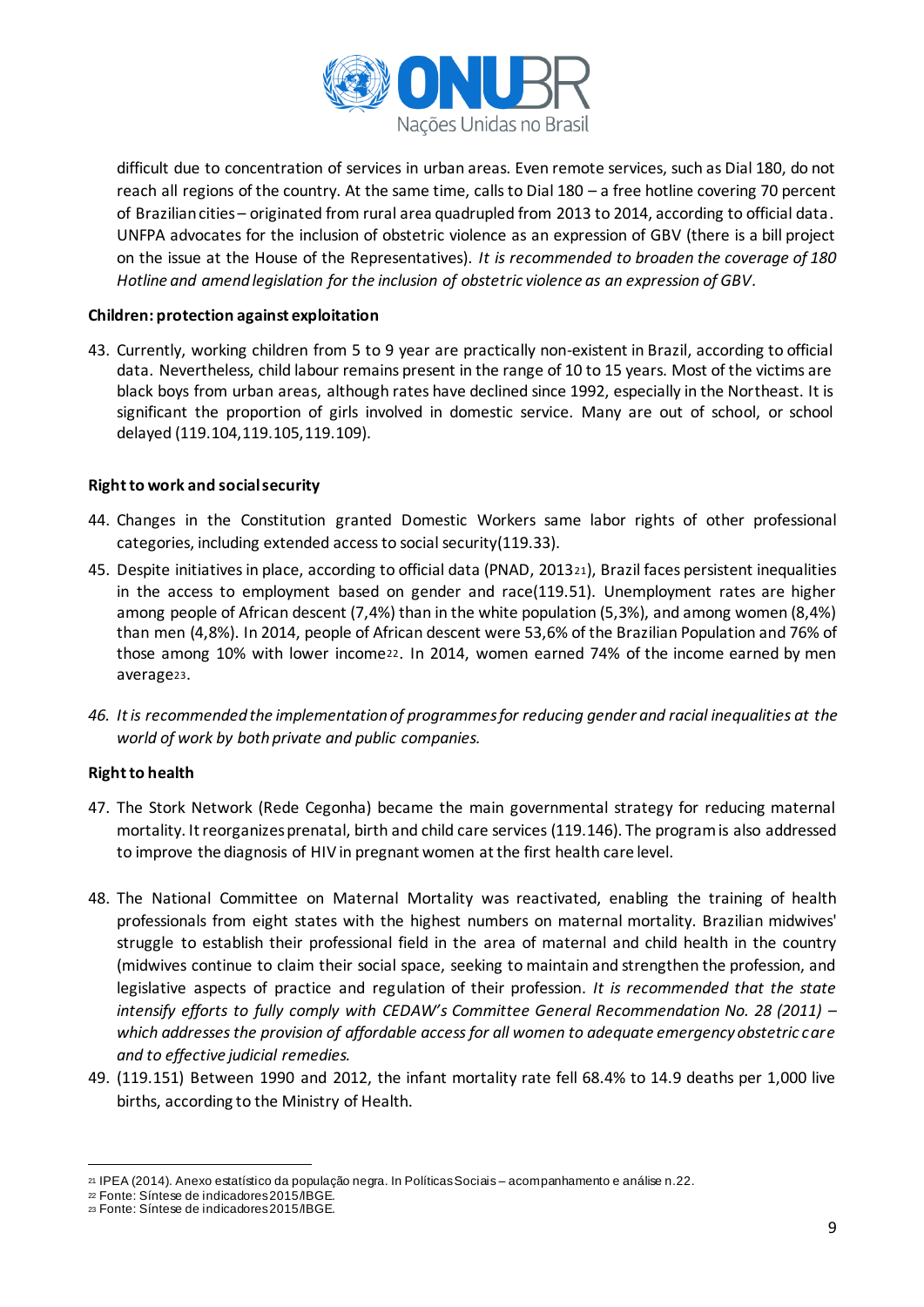

- 50. (119.148) Brazil achieved most MDG health indicators. In spite of having one of the biggest and most comprehensive health systems in the world, inequalities prevent vulnerable populations from effective access to health care and prevention. Data shows that women of African descent receive poorer health care in comparison with white women24. They are also the majority of victims of maternal mortality. *UNCT recommendsthe adoption of training of health professionals, communication campaigns to tackle institutional racism by the health sector.*
- 51. (119.152) One of the great achievements of the last 10 years is the successful control of vertical transmission of HIV. The latest bulletin on epidemiological data of the Ministry of Health (2014), indicated that halved the number of AIDS cases through vertical transmission in children under 5 years between 1995 and 2013, when 374 cases were recorded. Today, the most serious effects of the AIDS epidemic in Brazil fall on adolescents. Worldwide, a third of new infections occur in young people aged 15 to 24 years and boys are the most affected. In Brazil, between 2004 and 2013, the number of new cases in boys aged 15 to 19 increased 53%.<sup>25</sup> *UNCT recommends the adoption of HIV/AIDS strategies addressed to adolescents, including prevention at schools, empowerment initiatives and communication campaigns.*
- 52. The Zika virus outbreak has challenged the government to promote prevention strategies, ensuring sexual and reproductive health, and to support people infected as well as mothers and families of babies born with. It has mainly affected the poorest*. The UNCT recommendsthe government adopt a comprehensive strategy for preventing the spread of Zika epidemic, including the improvement of water and sanitation conditions, of universal access to sexual and reproductive health, of access to family planning and to timely and of quality maternity and pre-natal care, and providing health care and social*  benefits for those affected by the Zika virus congenital syndrome.

# **Right to education**

- 53. Primary education is free of charge, provided by the government, and public policies are in place for ensuring education for all. It includes the distribution of books and the provision of transportation. From 1990 to 2014, the number of children who were not attending school decreased from 19,6% to 6,9% (3 million children). Inequalities still prevent most vulnerable populations, such as people of African descent, indigenous peoples, transgender people and rural areas communities, from accessing those policies (119.157;119.158;119.159;119.160).
- 54. A recently published census<sup>26</sup> illustrated the main challenges in the access to education, especially for children. One of the main challenges is the inclusion of children of 4 and 5 years old and adolescents aged 15 to 17 years. In 2013, almost 700 000 children between 4 and 5 years were still out of school because preschools are insufficient current to meet the demand27. In the case of adolescents aged 15 to 17 years, Brazil has advanced in relation to the number of children registered at high school: from 5.4 million registered in 1995, the number raised to 7.8 million in 201428.
- 55. Affirmative actions have been successfully implemented, but the UNCT is deeply concerned with persistent racial inequalities at the educational system. In 2014, 82,9% of White students completed the primary school at the age of 16, while only 66,6% of people of African did it (PNAD).

<sup>1</sup> <sup>24</sup> Fonte: Pesquisa Nacional de Demografia e Saúde (PNDS) 2006.

<sup>25</sup> ECA25anos.

<sup>26</sup> IDEB, 2015.

<sup>27</sup> PNAD, 2013.

<sup>28</sup> ECA 25anos, UNICEF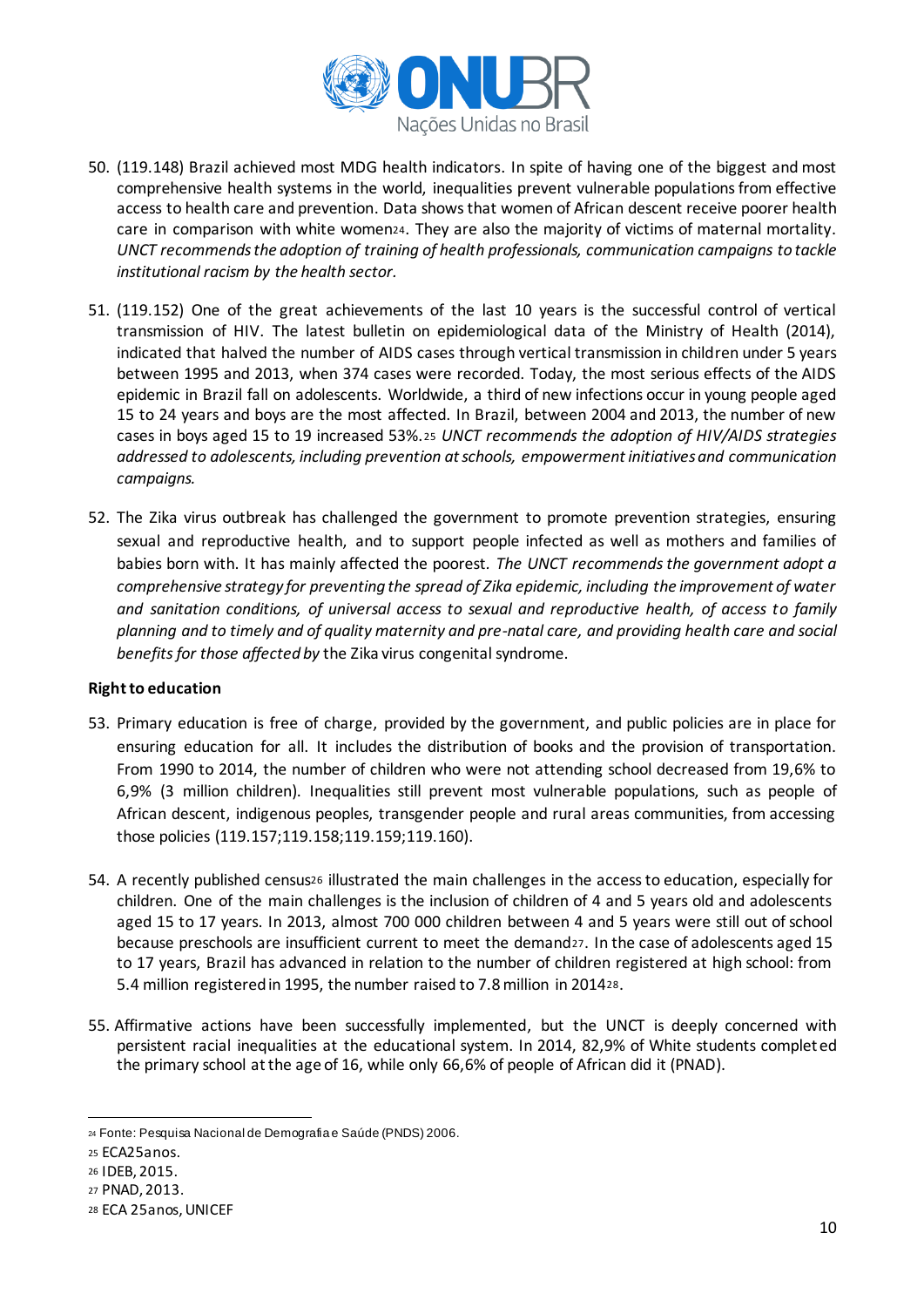

- 56. Although the illiteracy rate dropped, *it is recommended that Brazil promote educational opportunities for children and adults, according with international standards and commitments established also in the Declaration of Incheon<sup>29</sup> and Beijing Declaration*.
- 57. The UNCT is also concerned that the withdrawal of gender mainstreaming approaches in education, sought by several municipal and state governments, will impact negatively the country's efforts to mitigate GBV and to meet the targets set by the 2030 Agenda for sustainable Development (119.161). Also, as the Durban Programme of Action recognizes the need to adopt special measures and positive actions for the victims of racism and racial discrimination, including measures to achieve appropriate representation in educational institutions*, the UNCT reaffirms the importance of implementing affirmative actionsfor Afro-Brazilians in higher education*.

### **Racial discrimination** (119.49,119.50,119.138,119.162,119.31)

-

- 58. The Plurianual Plan of the Brazilian Government (2016-2019)30, approved in 2015, enshrined as a principle the reduction of social and regionals inequalities and to raise the social participation. Official data (IPEA) points at advances and remaining challenges in tackling inequalities among women and men, white people and people of African descent31. 88,1% of white population houses in urban areas have sanitation structure while that is true to only 77,7% of the houses of people of African. The illiteracy rate is 5,2% for White people and 11,5% for people of African descent.
- 59. In 2012, 91,6% of the victims of murder were male, while 93,3% of them were young. While the rate of homicides per 100,000 people for white people dropped from 21,7 to 16,4, among people of African descent it increased from 37,5 to 40,4. In 2012, the deaths of people of African descent are 146,5% higher than the deaths of white people. The UNCT is concerned with the impact of lethal violence perpetrated against young men of African descent, which affects also women of African descent – mothers, daughters, sisters and partners of those killed.

# **Rights of Indigenous peoples**(119.31-32,119.38,119.50, 119.144,119.158,119.163-169)

- 60. Brazil has a population of 890,000 indigenous people, organized in 305 tribes, living in 13.3% of the Brazilian territory. Despite the fact that the Brazilian Constitution recognizes the original right of indigenous peoples to their lands, the constitutional provisions are insufficiently observed. Conflicts have arisen from the long process of demarcation of lands. As pointed out by the SR on the Rights of Indigenous Peoples in recent mission to Brazil<sup>32</sup>, the approval of the constitutional amendment Project nº 215/2000 (PEC 215) would undermine the land demarcation and rights protection framework.
- 61. In June 2016, the governmental body in charge of the protection of indigenous peoples (FUNAI) suffered an aggressive budget cut, which is the lowest in 10 years. As of date, FUNAI is operating at less than 40% of its capacity.
- 62. Indigenous leaders have expressed the need to ensure the full implementation of ILO's 169 Convention, particularly in making sure their voices are heard regarding mega projects and development initiatives that might affect their communities and territories. They also expressed that mitigation and compensatory

<sup>30</sup> http://www.planejamento.gov.br/secretarias/upload/arquivo/spi-1/ppa-2016-2019/ppa-2016-2019-ascom-3.pdf

<sup>29</sup> UNESCO. Educação 2030: rumo a uma educação de qualidade inclusiva e equitativa e à educação ao longo da vida para todos, Available at http://unesdoc.unesco.org/images/0023/002331/233137POR.pdf

<sup>31</sup> IPEA(2014). Anexo estatístico da população negra. In Políticas Sociais –acompanhamento e análise (IPEA) n. 22. 32 http://ap.ohchr.org/documents/dpage\_e.aspx?si=A/HRC/33/42/Add.1